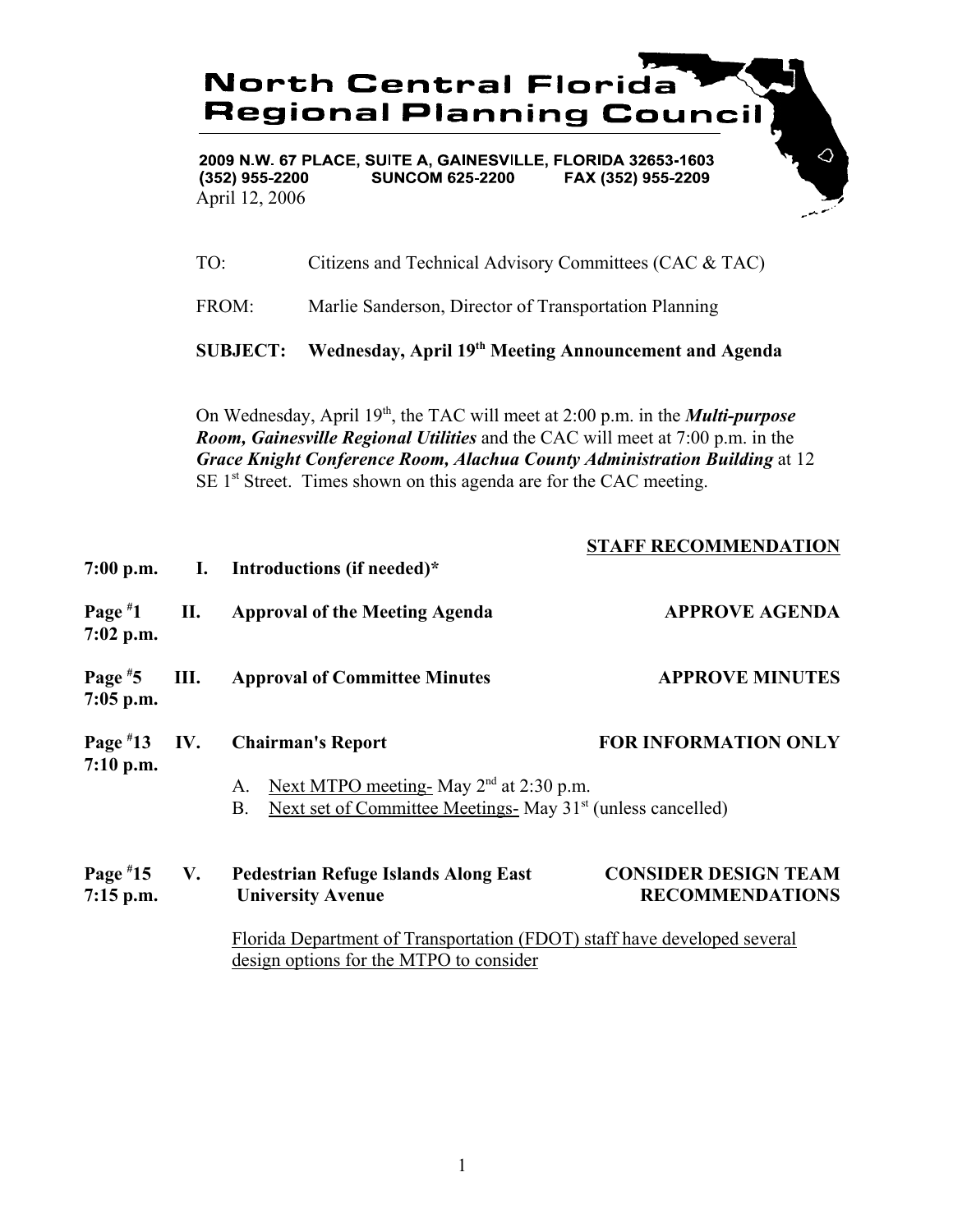| Page $*23$<br>VI.<br>$7:30$ p.m.      | <b>State Road 329 (Main Street) Median</b><br><b>Construction Plans</b>                                                                                       | <b>CONSIDER DESIGN TEAM</b><br><b>RECOMMENDATIONS</b> |  |
|---------------------------------------|---------------------------------------------------------------------------------------------------------------------------------------------------------------|-------------------------------------------------------|--|
|                                       | Enclosed are 60 percent design plans for these medians located between Depot<br>Avenue and SW 16 <sup>th</sup> Avenue                                         |                                                       |  |
| Page $*53$ VII.<br>7:45 p.m.          | <b>State Road 26 Reconstruction and</b><br><b>Resurfacing Plans</b>                                                                                           | <b>CONSIDER DESIGN TEAM</b><br><b>RECOMMENDATIONS</b> |  |
|                                       | Enclosed are 90 percent design plans for this project                                                                                                         |                                                       |  |
| Page $*69$ VIII.<br>8:00 p.m          | <b>Transportation Improvement Program (TIP)</b>                                                                                                               | <b>APPROVE TIP</b>                                    |  |
|                                       | The TIP is the document that the MTPO approves each year which authorizes<br>the use of federal funds                                                         |                                                       |  |
| Page $*75$<br>IX.<br>8:20 p.m.        | Urban Village: SW 20 <sup>th</sup> Avenue<br><b>Transportation Design Proposal</b>                                                                            | <b>CONSIDER DESIGN TEAM</b><br><b>RECOMMENDATIONS</b> |  |
|                                       | The MTPO has contracted with the University of Florida, College of<br>Architecture to prepare this design study                                               |                                                       |  |
| Page #103<br>X.<br>8:50 p.m.          | <b>Unified Planning Work Program (UPWP)</b>                                                                                                                   | <b>APPROVE UPWP</b>                                   |  |
|                                       | This document is the MTPO Staff budget for Fiscal Year 2006/2007                                                                                              |                                                       |  |
| Page #109 XI.<br><b>TAC ONLY</b>      | <b>Unfunded Project Priorities</b>                                                                                                                            | <b>APPROVE DRAFT PRIORITIES</b>                       |  |
|                                       | The TAC will review proposed enhancement, safety and traffic operations<br>priorities                                                                         |                                                       |  |
| Page $*$ ?<br>XII.<br><b>CAC ONLY</b> | <b>CAC Committee Officer Elections*</b>                                                                                                                       | <b>ELECT NEW OFFICERS</b>                             |  |
| $9:00$ p.m.                           | Each year, the Committee elects a Chair (current CAC Chair David Welch has<br>recently resigned) and CAC Vice-Chair (current CAC Vice Chair is Jan Frentzen). |                                                       |  |